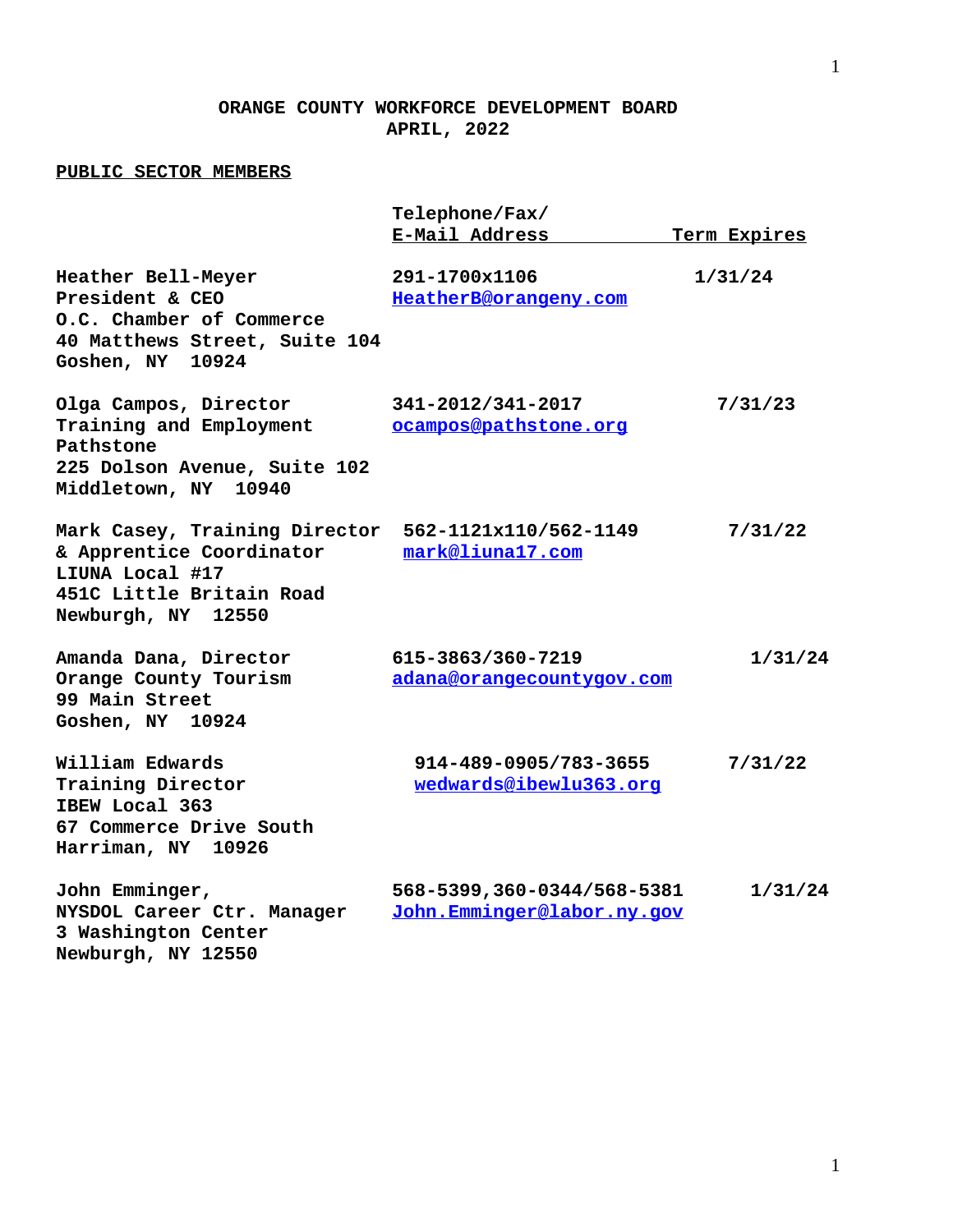## **PUBLIC SECTOR MEMBERS**

|                                                                                                                                  | Telephone/Fax/<br>E-Mail Address                     |              |  |
|----------------------------------------------------------------------------------------------------------------------------------|------------------------------------------------------|--------------|--|
|                                                                                                                                  |                                                      | Term Expires |  |
| David Kohn, Director of 341-4388/341-4921<br>Continuing & Professional Ed. david.kohn@sunyorange.edu                             |                                                      | 1/31/24      |  |
| SUNY Orange<br>115 South Street<br>Middletown, NY 10940                                                                          |                                                      |              |  |
|                                                                                                                                  |                                                      |              |  |
| Angela Patella<br>Regional Coordinator<br><b>ACCES-VR</b><br>301 Manchester Rd. Suite 200<br>Poughkeepsie, NY 12603              | 452-5590<br>Angela. Patella@nysed.gov                | 7/31/23      |  |
| Charles Quinn,<br>Chief Executive Officer<br><b>RECAP</b><br>40 Smith Street<br>Middletown, NY 10940                             | 342-3978/344-2922<br>cquinn@recap.org                | 7/31/23      |  |
| Lori Yakawiak, Coordinator<br>Adult & Continuing Ed.<br>Orange-Ulster BOCES<br>3 Washington Center-1st Fl.<br>Newburgh, NY 12550 | 781-4363x10773/562-5124<br>Lori.yakawiak@ouboces.org | 1/31/24      |  |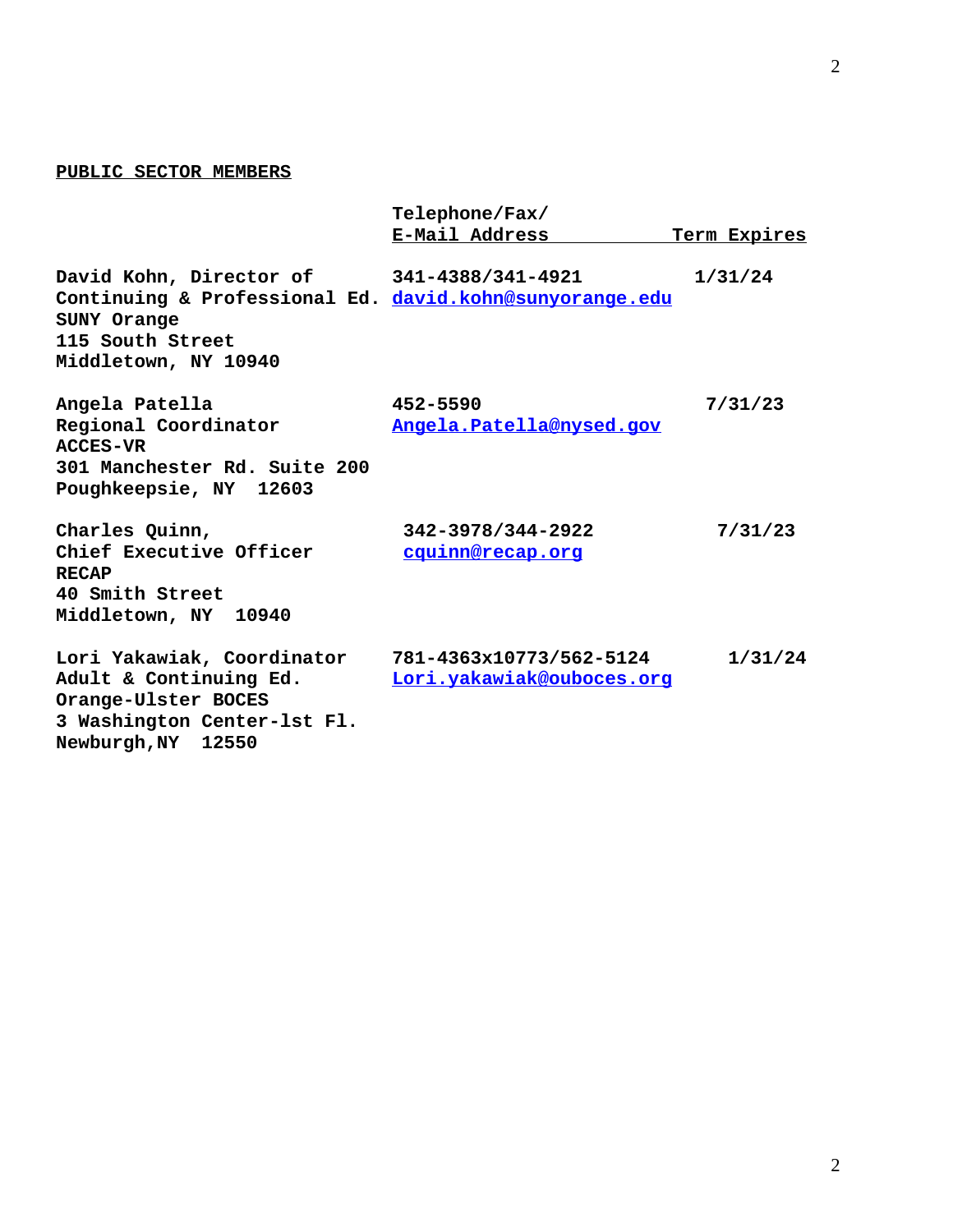## **PRIVATE SECTOR MEMBERS**

|                                                                                                                                       | Telephone/Fax/<br>E-Mail Address                         | Term Expires |
|---------------------------------------------------------------------------------------------------------------------------------------|----------------------------------------------------------|--------------|
| Gillian Barrett<br>HR Services Coordinator<br>Paychex<br>16 Orchard Lane<br>Highland, NY 12528                                        | 845-867-0814<br>Gillian. Barrett@outlook.com             | 1/31/24      |
| Dr. Susan Dean<br>Director of Operations<br>McKesson Corp. Distribution<br>Center<br>10 Hudson Crossing Drive<br>Montgomery, NY 12549 | cell (609)556-9337/<br>Susan.Dean@McKesson.com           | 1/31/24      |
| Mary DeFreitas (WDB Chair)<br>Director-Human Resources<br>Crystal Run Healthcare<br>155 Crystal Run Road<br>Middletown, NY 10941      | 703-6106/703-6206<br>mdefreitas@crystalrunhealthcare.com | 7/31/23      |
| Cedric Glasper, President<br>Mechanical Rubber Corp.<br>77 Forester Avenue, Suite 1<br>Warwick, NY 10990                              | 986-2271/986-0399<br>cedricq@mechanicalrubber.com        | 1/31/24      |
| Lisa Halpern, COO<br>Rapid Rim Repair LLC<br>3 Ruscitti Road, Suite 100<br>New Windsor, NY 12553                                      | $563 - 0820/$<br>lisah@rapidrim.com                      | 7/31/23      |
| Elizabeth Holbrook<br>Women's Work Orange County<br>d/b/a Fish Window Cleaning LLC<br>21 West Street<br>Newburgh, NY 12550            | $283 - 4955$<br>lizhywca@gmail.com                       | 1/31/24      |
| Tarsha McNeil, HR Generalist<br>AmerisourceBergen<br>108 Route 17K<br>Newburgh, NY 12550                                              | 764-8651<br>tmcneil@amerisource.com                      | 1/31/24      |